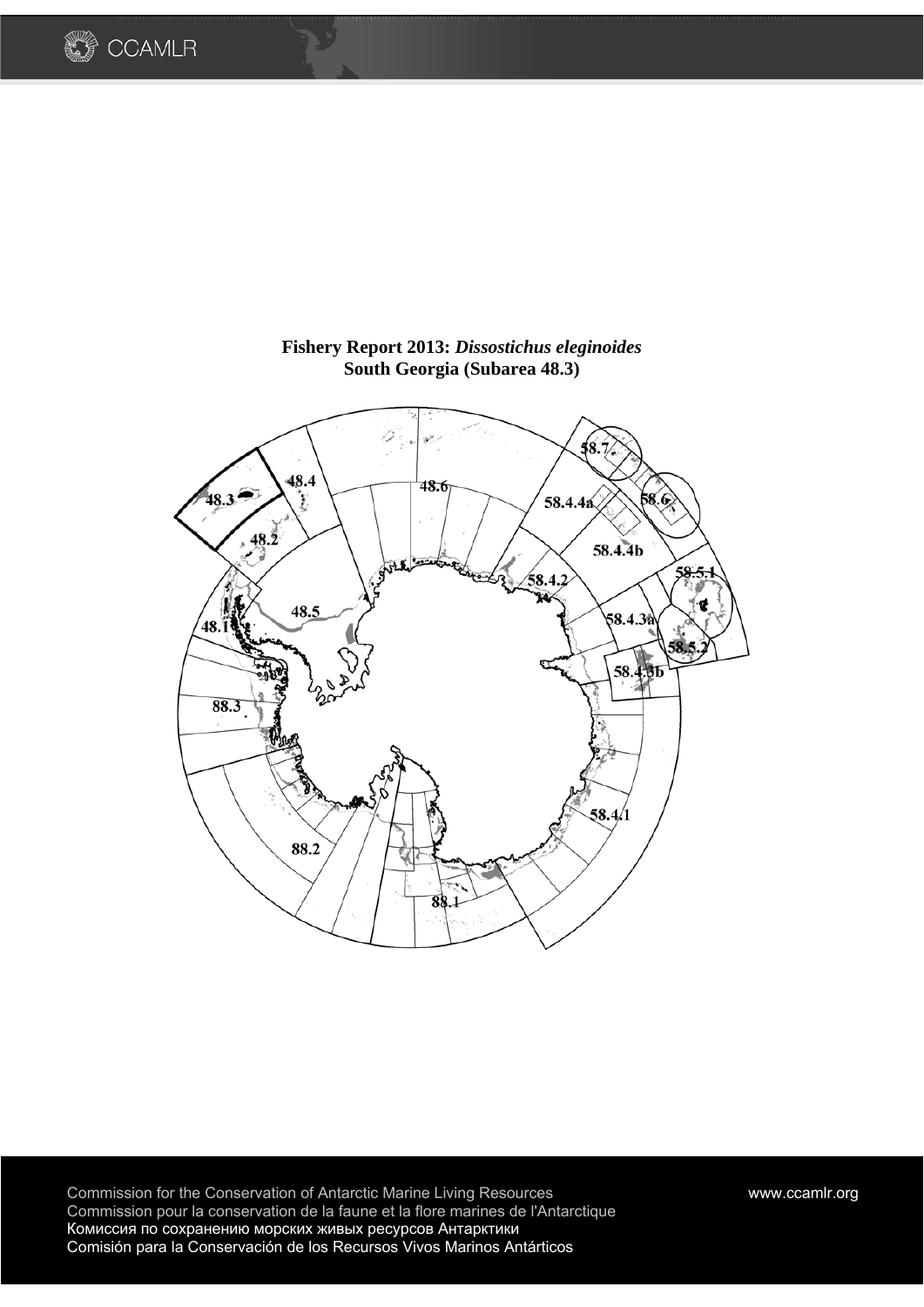## **CONTENTS**

Page

| 1              |
|----------------|
| $\overline{2}$ |
| 3              |
| 3              |
| $\overline{4}$ |
| $\overline{4}$ |
| $\overline{4}$ |
| 4              |
| 6              |
| 6              |
| 6              |
| 7              |
| 9              |
| 9              |
| 10             |
| 10             |
| 11             |
| 11             |
| 12             |

The map on the cover page shows the management areas within the CAMLR Convention Area, the specific region related to this report is outlined in bold. Depths between 600 and 1 800 m are shaded.

Throughout this report the CCAMLR fishing season is represented by the year in which that season ended, e.g. 2012 represents the 2011/12 CCAMLR fishing season (from 1 December 2011 to 30 November 2012).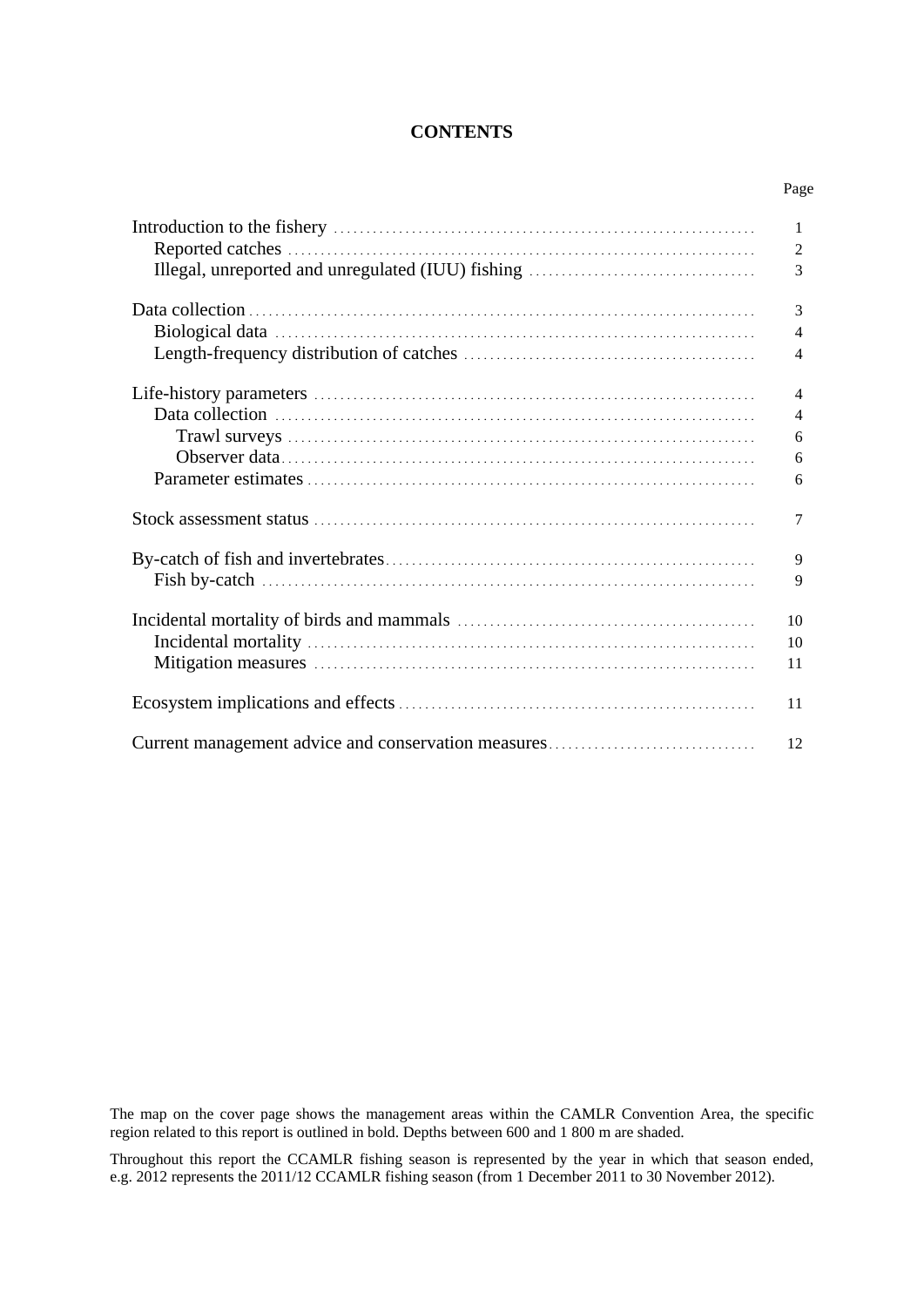## **FISHERY REPORT 2013:** *DISSOSTICHUS ELEGINOIDES* **SOUTH GEORGIA (SUBAREA 48.3)**

### **Introduction to the fishery**

1. The fishery for Patagonian toothfish (*D. eleginoides*) in Subarea 48.3 began in the 1980s and expanded rapidly during the early 1990s, when considerable illegal, unregulated and unreported (IUU) catches were also taken (Table 1). The initial fishery also had major problems with seabird by-catch, with relatively large numbers of albatross and petrels, attracted to the baited hooks, being caught and drowned. In response to these issues, CCAMLR introduced strict regulations designed to reduce seabird by-catch. These regulations, including seasonal closures, line-weighting regimes and night-setting requirements, have virtually eliminated the seabird by-catch problem in this fishery.

2. The current toothfish fishery employs baited demersal longlines in which lines of baited hooks are deployed close to the sea floor at depths up to 2 000 m. Surface buoys indicate the presence of lines, and vessels typically recover lines after a soak time of 24–48 hours. Bait is usually squid or sardines. The fishery was conditionally certified by the Marine Stewardship Council in 2004. It was recertified without conditions in 2009.

3. In 2004, the Commission agreed to subdivide Subarea 48.3 into three Management Areas (A, B and C) defined in Conservation Measure (CM) 41-02/A. The catch limits for *D. eleginoides* for the past two seasons (2012 and 2013) for Management Areas A, B and C (see Figure 1) were set at 0, 780 and 1 820 tonnes respectively, with an overall catch limit for Subarea 48.3 of 2 600 tonnes.

4. In 1998, the fishery was restricted to the winter months (1 May to 31 August) to minimise interactions with foraging seabirds during their breeding season. Since 2010, CCAMLR has applied a gradual extension to the season, with the season starting five days earlier each year such that the 2013 season opened on 11 April. These extensions were accompanied with a number of additional measures to prevent significant seabird by-catch, as set out in CM 41-02.

5. In 2013, fishing in Management Areas B and C commenced on 12 April and finished on 27 August. The total reported catch of *D. eleginoides* for 2013 in Subarea 48.3 was 2 098 tonnes. Catches in Management Areas B and C were 536 and 1 563 tonnes respectively.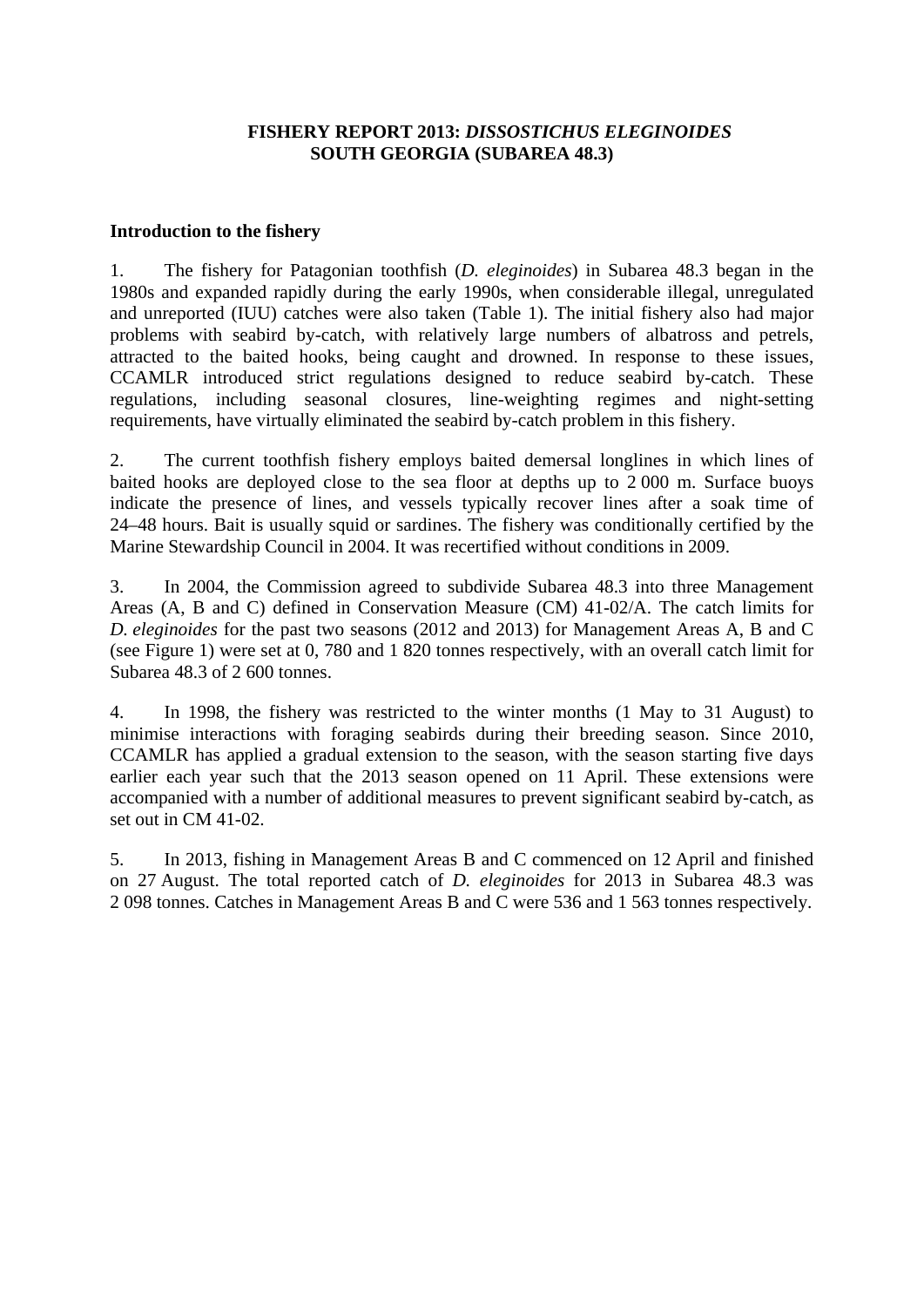

Figure 1: The location of Management Areas A, B and C in Subarea 48.3

# **Reported catches**

6. The catch series is shown in Table 1, and with the exception of 36 tonnes in 2004 and 2 tonnes in 2007, all catches have been from within Management Areas B and C. There has been no evidence of IUU fishing in Subarea 48.3 since 2006.

7. Fishing for *D. eleginoides* in Subarea 48.3 has predominantly used longlines. Occasional potting trials yielded the following catches: 66 tonnes (2001), 24 tonnes (2006) and 55 tonnes (2008). There have been no recent trials using pots. Prior to 1992, fishing focused around Shag Rocks and to the northeast of South Georgia. Since 1992, fishing effort has been distributed more widely over the South Georgia and Shag Rocks shelves and slopes.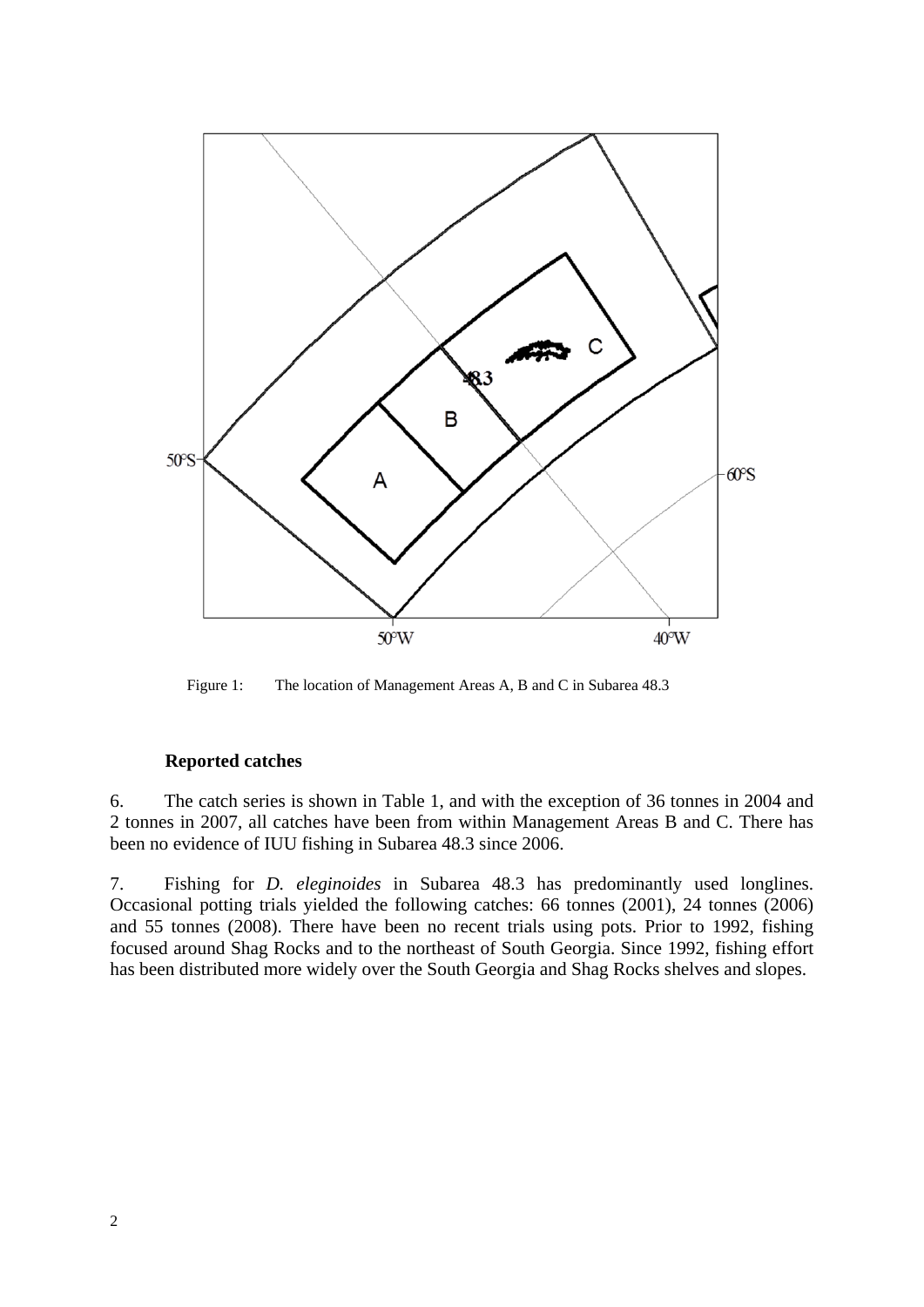| Season | <b>Vessels</b> |          | Regulated fishery | Estimated        |
|--------|----------------|----------|-------------------|------------------|
|        | fishing        | Catch    | Reported          | <b>IUU</b> catch |
|        |                | limit    | catch             | (tonnes)         |
|        |                | (tonnes) | (tonnes)          |                  |
| 1985   | $\mathbf{1}$   |          | 521               | $\boldsymbol{0}$ |
| 1986   | $\mathbf{1}$   |          | 733               | $\boldsymbol{0}$ |
| 1987   | $\mathbf{1}$   |          | 1954              | $\boldsymbol{0}$ |
| 1988   | $\overline{c}$ |          | 876               | $\boldsymbol{0}$ |
| 1989   | 3              |          | 7 0 6 0           | 144              |
| 1990   | $\overline{c}$ |          | 6785              | 437              |
| 1991   | $\mathbf{1}$   | 2 500    | 1756              | 1775             |
| 1992   | 23             | 3 500    | 3809              | 3 0 6 6          |
| 1993   | 18             | 3 3 5 0  | 3 0 20            | 4019             |
| 1994   | 4              | 1 300    | 658               | 4780             |
| 1995   | 13             | 2800     | 3 3 7 1           | 1674             |
| 1996   | 13             | 4 000    | 3 602             | $\mathbf{0}$     |
| 1997   | 10             | 5 000    | 3812              | $\boldsymbol{0}$ |
| 1998   | 9              | 3 300    | 3 2 0 1           | 146              |
| 1999   | 12             | 3 500    | 3 627             | 667              |
| 2000   | 16             | 5 3 1 0  | 4 9 0 4           | 1015             |
| 2001   | 18             | 4500     | 4 0 4 7           | 196              |
| 2002   | 17             | 5 8 20   | 5 7 4 2           | 3                |
| 2003   | 19             | 7810     | 7528              | $\mathbf{0}$     |
| 2004   | 17             | 4 4 2 0  | 4 4 9 7           | $\boldsymbol{0}$ |
| 2005   | 8              | 3 0 5 0  | 3 0 3 4           | 23               |
| 2006   | 11             | 3556     | 3 5 3 5           | $\overline{0}$   |
| 2007   | 11             | 3 5 5 4  | 3539              | $\overline{0}$   |
| 2008   | 12             | 3 9 20   | 3864              | $\boldsymbol{0}$ |
| 2009   | 11             | 3 9 20   | 3 3 8 2           | $\boldsymbol{0}$ |
| 2010   | 9              | 3 000    | 2519              | $\boldsymbol{0}$ |
| 2011   | 6              | 3 000    | 1763              | $\boldsymbol{0}$ |
| 2012   | 6              | 2600     | 1806              | $\boldsymbol{0}$ |
| 2013   | 6              | 2 600    | 2098              | $\overline{0}$   |

Table 1: Catch history for *Dissostichus eleginoides* in Subarea 48.3. (Source: STATLANT data for past seasons, and catch and effort reports for current season, past reports for IUU catch.)

## **Illegal, unreported and unregulated (IUU) fishing**

8. There is no evidence of illegal, unreported and unregulated (IUU) fishing since 2006 (Table 1).

### **Data collection**

9. Catch limits for CCAMLR's fisheries for *D. eleginoides* for the 'assessed' fisheries in Subarea 48.3 and Division 58.5.2 are set by CCAMLR using fully integrated assessments; more basic approaches are used for the 'data-poor' fisheries (in Subarea 48.6 and in Area 58 outside the EEZs). The data collection requirements are set out in the relevant conservation measures.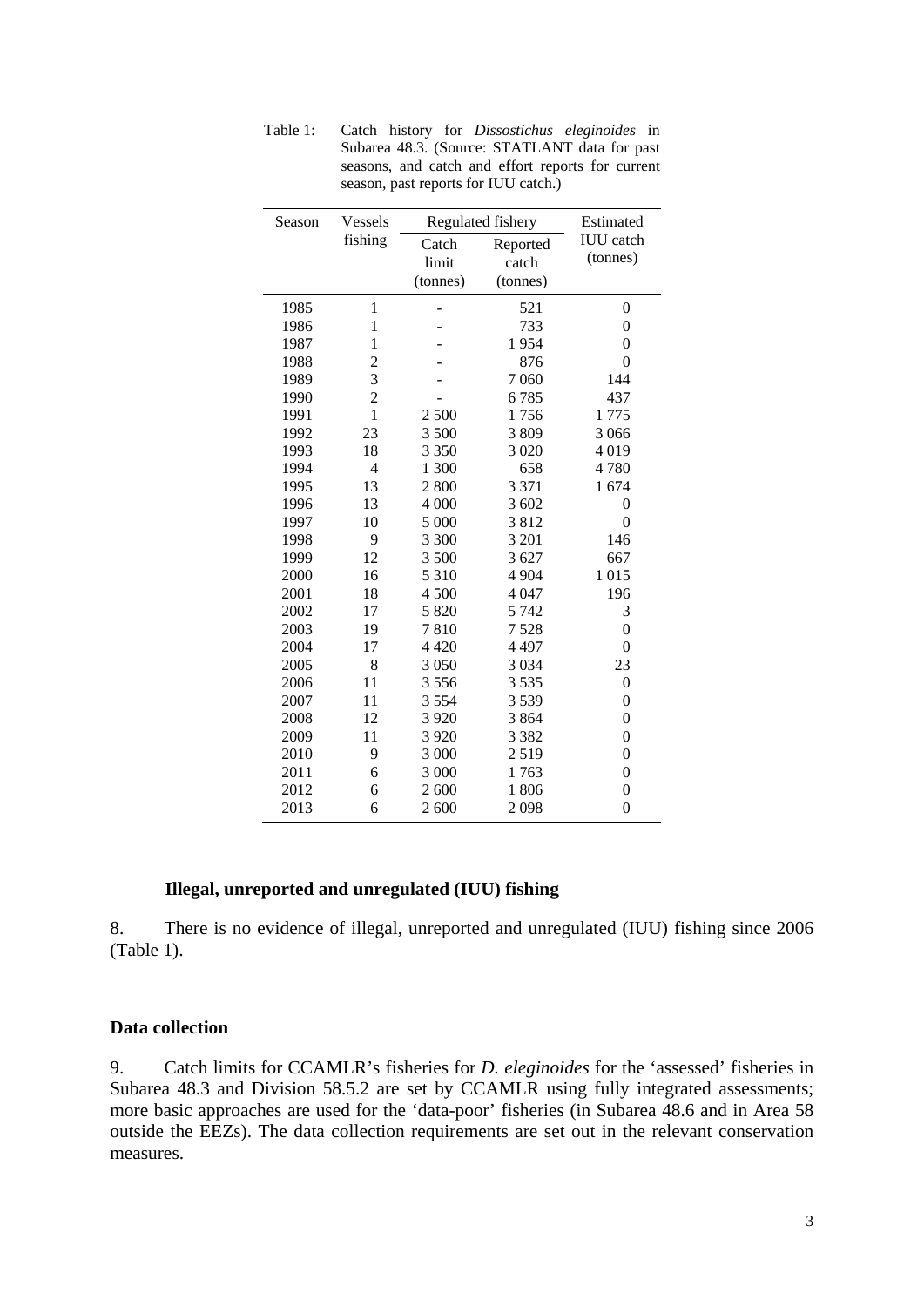### **Biological data**

10. The collection of biological data under CM 23-05 is conducted as part of the CCAMLR Scheme of International Scientific Observation. In longline fisheries targeting *D. eleginoides*, biological data collection includes representative samples of length (Figure 2), weight, sex and maturity stage, as well as collection of otoliths for age determination of the target and most frequently taken by-catch species.

### **Length-frequency distribution of catches**

11. The length frequencies for catches of *D. eleginoides* from 2004 to 2013 are shown in Figure 2. These length-frequency distributions of catches are unweighted. Interannual variability shown in Figure 2 may therefore reflect differences in the fished population and changes in the fishing fleet and its behaviour.

# **Life-history parameters**

### **Data collection**

12. *Dissostichus eleginoides* is a large long-lived species belonging to the family Notothenidae, or Antarctic cods. Toothfish show distinct depth preferences with age, with juveniles ( $\leq$ 50 cm) living on the continental shelf and moving into deeper water ( $>$ 500 m) as they reach maturity (~90 cm). Toothfish are important predators, primarily feeding on fish, cephalopods and crustaceans, and also scavenge.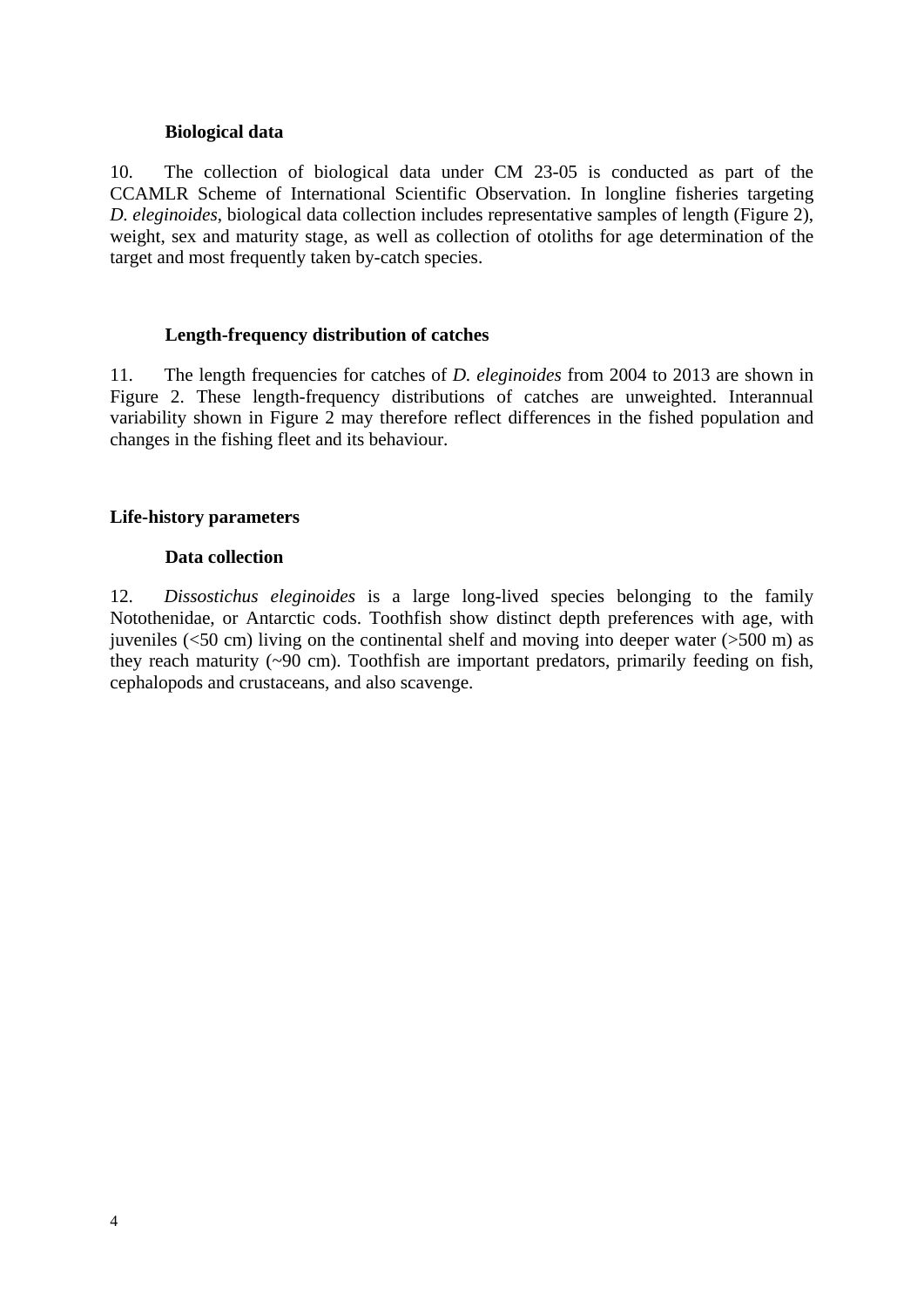

Figure 2: Length-frequencies for *Dissostichus eleginoides* in Subarea 48.3 from 2004 to 2013 using observer data. The number of hauls (N) and the number of fish measured (n) in each year are given at the top of each panel. Areas are those indicated in Figure 1.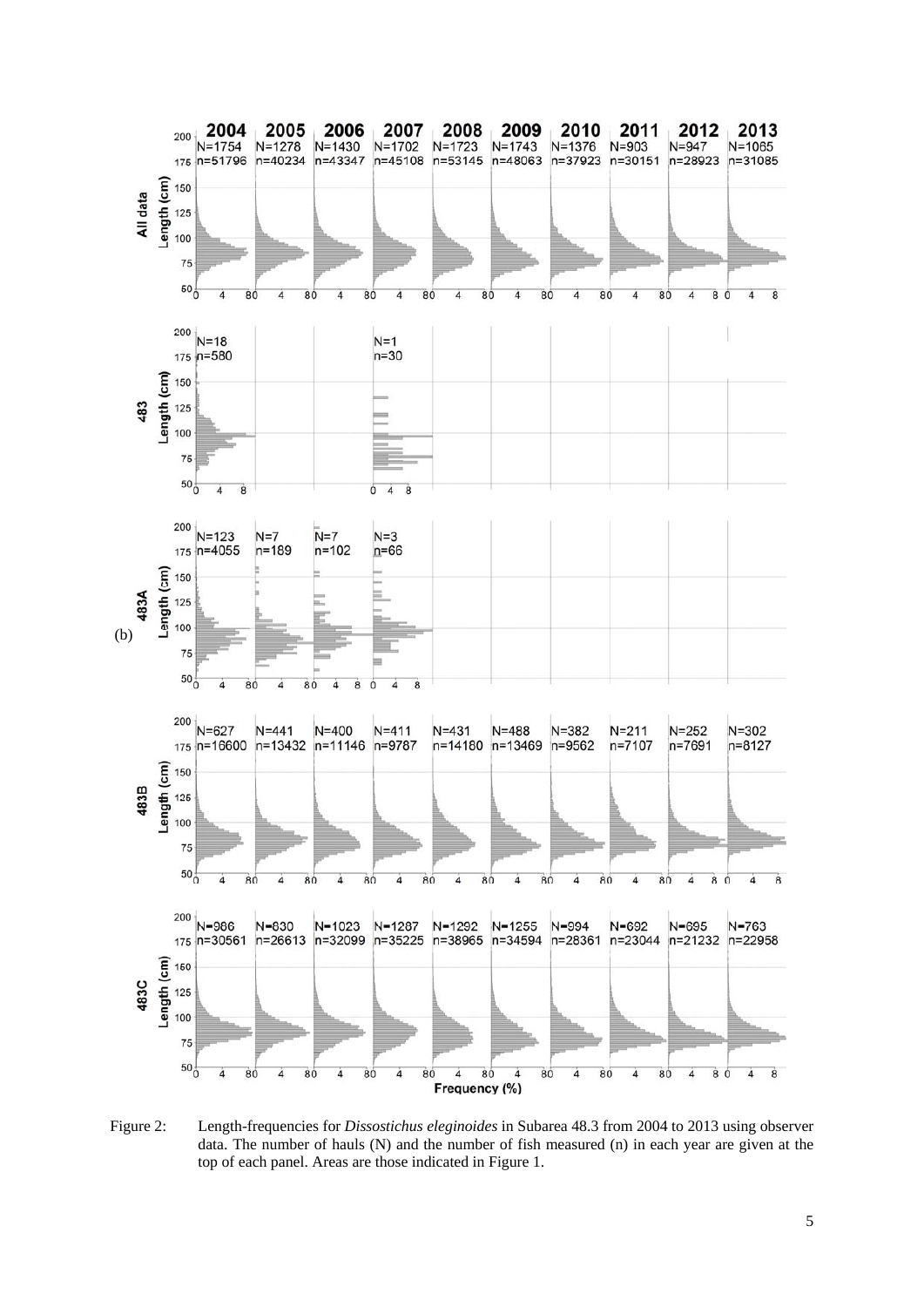## Trawl surveys

13. In January 2013, the UK undertook a random stratified bottom trawl survey of South Georgia and the Shag Rocks (see WG-FSA-13/17). The survey is the 16th of its type (the trawl series starting in 1986) and employed the same trawl gear and survey design as previous UK surveys in Subarea 48.3 (see WG-FSA-10/38). The 2013 survey covered the whole shelf area, covering depths of  $100-320$  m. The primary aim of the survey was to estimate stocks of mackerel icefish (*Champsocephalus gunnari*) but juvenile *D. eleginoides* are also captured. Numbers and lengths of *D. eleginoides* provide an index of recruitment for stock assessments.

14. *Dissostichus eleginoides* were caught in 20 out of the 70 hauls in the 2013 survey and were present in the greatest numbers around the eastern end of Shag Rocks. The total catch of toothfish was low when compared to the 2011 catch, totalling 322 kg (201 individuals). Toothfish ranged in length from 17 to 74 cm, and the majority were 40–60 cm. There was evidence of a cohort of  $3+$  fish (modal length of 44 cm), which were seen as  $2+$ fish during the 2012 survey. There was little evidence of strong cohorts of  $1+$  or  $2+$  fish present over the South Georgia shelf, although 4+ fish were caught (modal length 51cm).

15. Biological and ecological data of fish in Subarea 48.3 were also collected by an Argentinean research survey in 2013 (see WG-FSA-13/61 and 13/62).

## Observer data

16. All toothfish vessels in Subarea 48.3 carry a CCAMLR scientific observer who collects a range of data, including conversion factors, length frequencies, weights and maturity. Otoliths are collected by observers for an ageing program that provides length-atage data for assessments. Observers also record whale depredation rates which are included in stock assessments. Observers work with vessels to tag toothfish and skates and collate recapture data. These data underpin the stock assessments for *D. eleginoides* in Subarea 48.3. Tagging of *D. eleginoides* continued at a rate of 1.3 fish per tonne in 2013, with a total of 3 351 fish tagged and 607 recaptures (including within season recaptures).

## **Parameter estimates**

17. The biological parameters assumed in the stock assessment (Table 2) are taken from the scientific literature, where available. These values are derived from analyses of the biological data collected by scientific observers on board fishing vessels. Where derived values are not available (e.g. natural mortality and the steepness of the stock and recruit relationship), values have been assumed that are consistent with the assumed values for other toothfish assessments conducted by CCAMLR.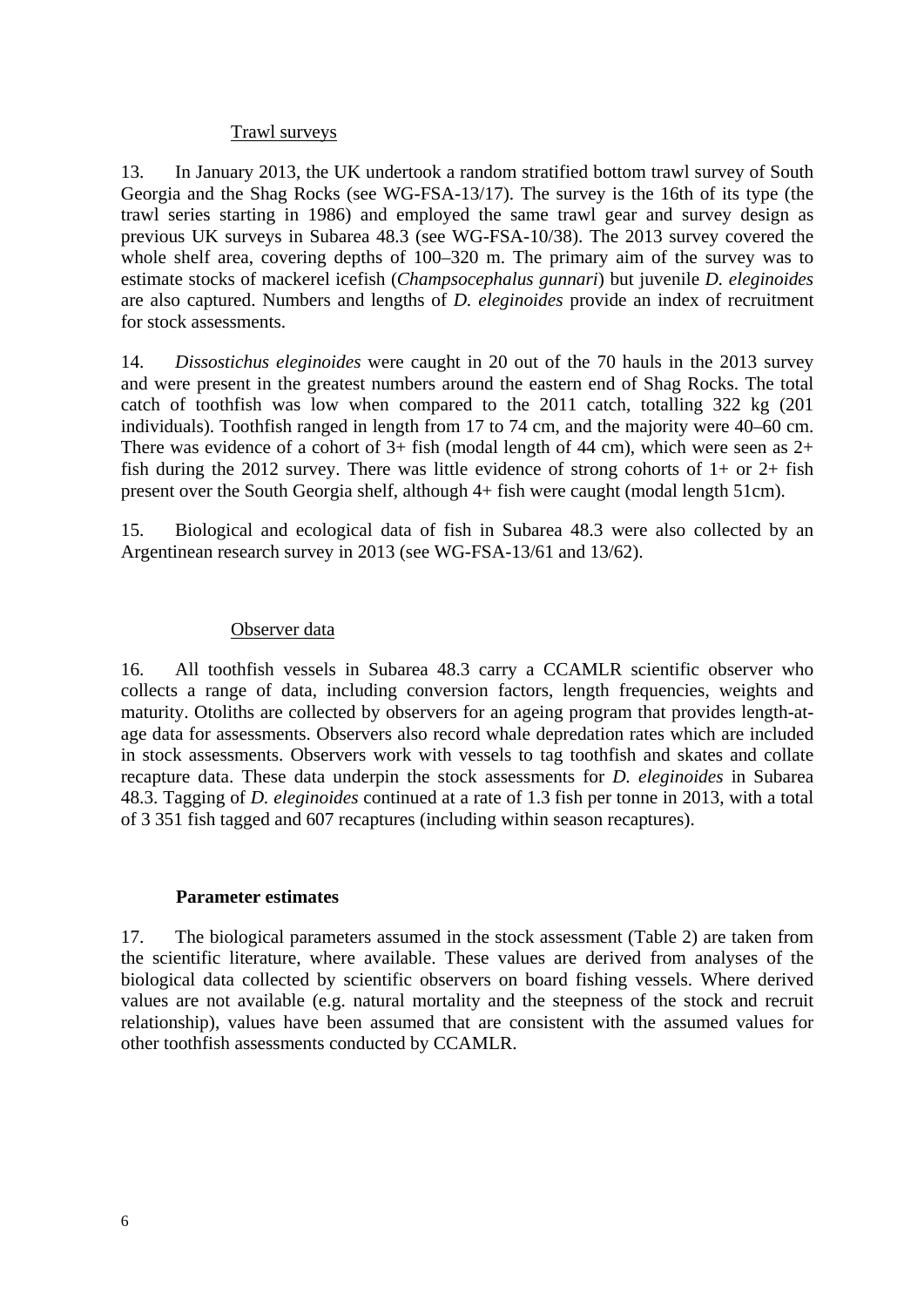| Component                             | Parameter      | Value    | Component                               | Parameter | Value     |
|---------------------------------------|----------------|----------|-----------------------------------------|-----------|-----------|
| Natural mortality                     | M              | 0.13     | Tag-related growth<br>retardation       |           | 0.75      |
| <b>VBGF</b>                           | K              | 0.08     | CASAL tag loss rate                     |           | 0.006377  |
| <b>VBGF</b>                           | $t_0$          | $-0.7$   | Immediate tagging<br>survivorship       |           | See below |
| <b>VBGF</b>                           | $L_{\infty}$   | 126      | Tag probability of detection            |           |           |
| Length to mass<br>$(\text{cm to } t)$ | $\mathfrak{a}$ | 2.54E-08 |                                         |           |           |
| Length to mass                        | b              | 2.8      | Stock-recruit relationship<br>steepness | h         | 0.75      |
| Maturity range:<br>0 to full maturity |                | $1 - 23$ | Lognormal recruitment SD                |           | Estimated |

Table 2: Biological parameters assumed for *Dissostichus eleginoides* in Subarea 48.3.

18. Immediate tagging survivorship is applied as a length-specific tag mortality ogive in which larger fish are assumed to experience a higher rate of mortality as a consequence of the tagging procedure than smaller fish (Table 3). Since CASAL can only apply a single tag mortality across all sizes, the correction to the tagged fish proportions at length and numbers of tagged fish must be applied externally.

Table 3: Length-specific tagging survival rates used in the assessment for *Dissostichus eleginoides*  in Subarea 48.3.

|                      |     | Length class (cm) |      |      |      |      |         |
|----------------------|-----|-------------------|------|------|------|------|---------|
|                      | 40  | 50                | 60   | 70   | 80   | 90   | $100 +$ |
| Proportion surviving | 1.0 | 0.96              | 0.95 | 0.95 | 0.94 | 0.83 | 0.8     |

19. Since the length-specific tag-mortality rates are calculated externally to the assessment, the tagging mortality parameters in the CASAL input files are set to zero in all instances.

## **Stock assessment status**

20. *Dissostichus eleginoides* in Subarea 48.3 are genetically distinct from those found on the Patagonian shelf (FAO Area 41). The stock, occurring within Management Areas A, B and C, is genetically separate from fish taken in the extreme north and west of Subarea 48.3. All assessments consider only the stock within Management Areas A, B and C.

21. The stock of *D. eleginoides* in Subarea 48.3 was assessed using an age-structured CASAL integrated stock assessment model for both sexes combined with ages from 1 to 50, the last age being a plus group. The models were run from 1985 to 2013 and were initialised assuming an equilibrium age structure at an unfished equilibrium biomass.

22. The assessment model assumes a single-area and single-fleet fishery with separate selection patterns estimated for two distinct time periods, the first from 1985 to 1997, the second from 1988 to 2013. A fishery-independent index of abundance, derived from a first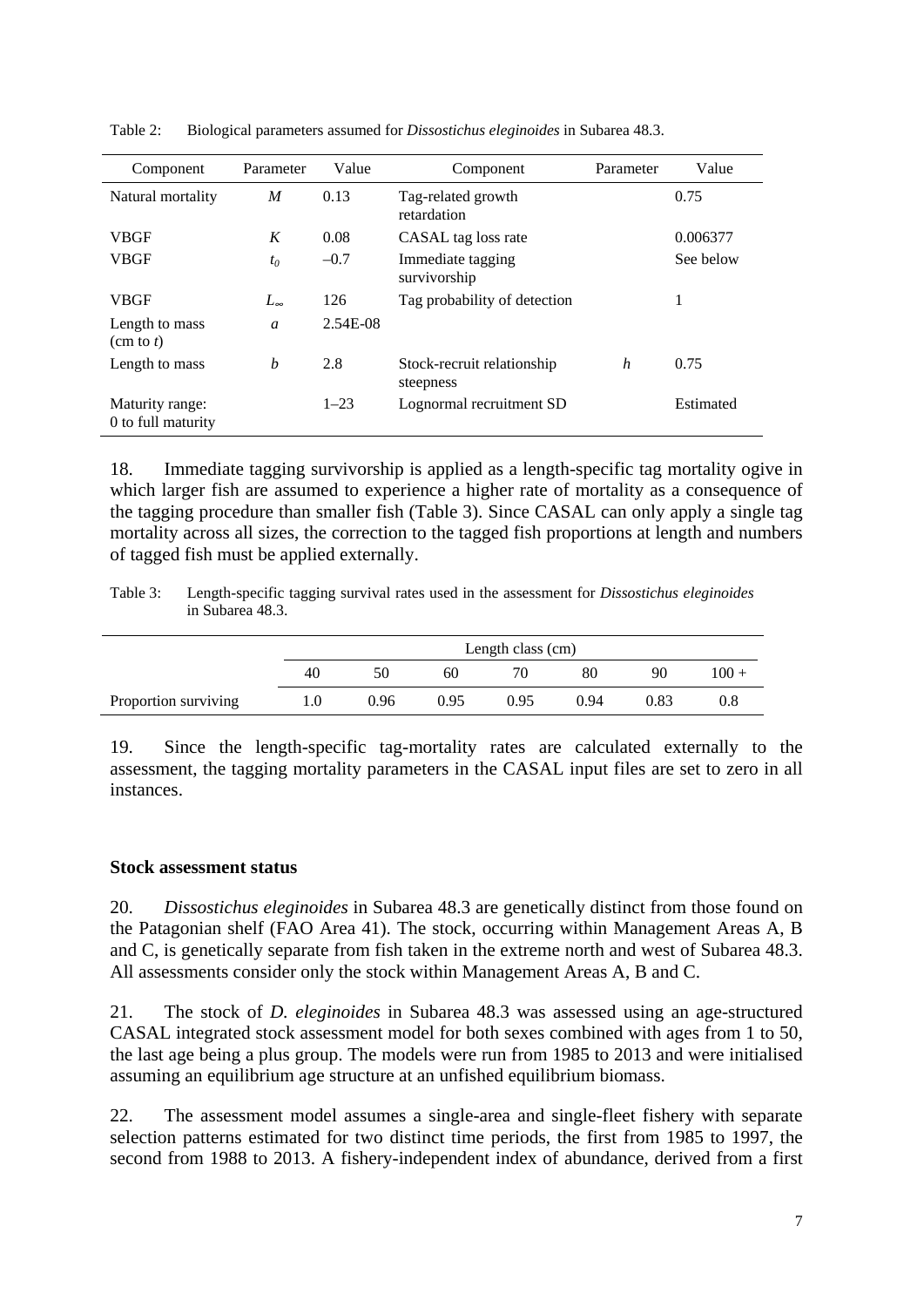quarter bottom trawl survey, is available for most years between the period 1987 to 2013 and an index of CPUE, determined from the commercial fishery, is also available for use in the assessment for the period 1998 to 2013. The CPUE index is corrected for cetacean depredation (i.e. CPUE is increased to account for removal of catch by killer whales) for the period that cetacean observations are available (2004 onwards), using a generalised linear model analysis. A similar correction is also applied to the total catch. The correction for cetacean depredation varies annually but is typically in the range of a 3% to 5% increase.

23. Double-normal selection patterns were fitted in all instances to allow for any potential reduction in selection at older ages, although, in all instances, the model estimated sigmoid selection patterns.

24. The assessment model includes tag-release and tag-recapture events for which data are available from 2003. The model assumes that tagging was applied to a cohort of fish simultaneously and that tagging from each year was applied as a single tagging event. The model applies the same population processes to both the tagged and untagged components of the modelled population. In addition, tagged fish were assumed to suffer a growth retardation equal to 0.75 years of zero growth following tagging. All fish are double tagged with tag shedding estimated at  $0.006377$  years<sup>-1</sup>.

25. Model parameters are initially estimated by maximising the composite likelihood of the data, priors and penalties (the MPD estimates) and subsequently by estimating the Bayesian posterior distributions using MCMCs. Model fits were evaluated at the initial MPD by investigating fits to observations and likelihood profiles of key parameters estimated by the model, specifically  $B_0$ .

26. Likelihood profiles for  $B_0$  from the 2013 assessment (Figure 3) showed generally consistent estimates of  $B_0$  from each of the datasets used in the assessment, particularly from the tag-release and recapture information which is included in the assessment primarily to provide an estimate of total abundance.

27. Parameter uncertainty was estimated using MCMC analyses. The posterior distribution was sampled from 1 000 000 iterations, following an initial burn-in of 100 000 iterations, and thinned by a factor of 1 000, to achieve a final sample length of 1 000. Estimates of initial biomass levels and current biomass levels (Table 4) show that the stock remains at around 53% of  $B_0$  in 2013.

28. Stochastic long-term projections conducted in accordance with the CCAMLR procedures for yield calculations (Figure 4) indicate that a constant yield of 2 400 tonnes will maintain SSB above 50% of  $B_0$  over the next 35 years with 50% probability.

| Assessment<br>year |      | $B_0$<br>$(000 \text{ tonnes})$ |      | $B_{\text{current}}$<br>$(000 \text{ tonnes})$ |      | $B_{\text{current}}/B_0$ |
|--------------------|------|---------------------------------|------|------------------------------------------------|------|--------------------------|
| 2007               | 112  | $(98.7 - 125.0)$                | 67.1 | $(52.9 - 79.9)$                                |      | $0.59$ $(0.54-0.64)$     |
| 2009               | 98.5 | $(93.6 - 103.8)$                | 60.2 | $(55.0 - 65.7)$                                | 0.61 | $(058 - 0.64)$           |
| 2011               | 85.1 | $(78.9 - 92.1)$                 | 44.9 | $(38.9 - 51.9)$                                | 0.53 | $(0.49 - 0.56)$          |
| 2013               | 85.9 | $(81.6 - 90.8)$                 | 45.4 | $(41.3 - 49.7)$                                | 0.53 | (0.50, 0.55)             |

Table 4: Median spawning biomass and 95% CIs for the initial equilibrium SSB  $(B_0)$ , the current SSB,  $(B_{\text{current}})$  and the ratio of current to initial SSB for the 2007, 2009, 2011 and 2013 assessments.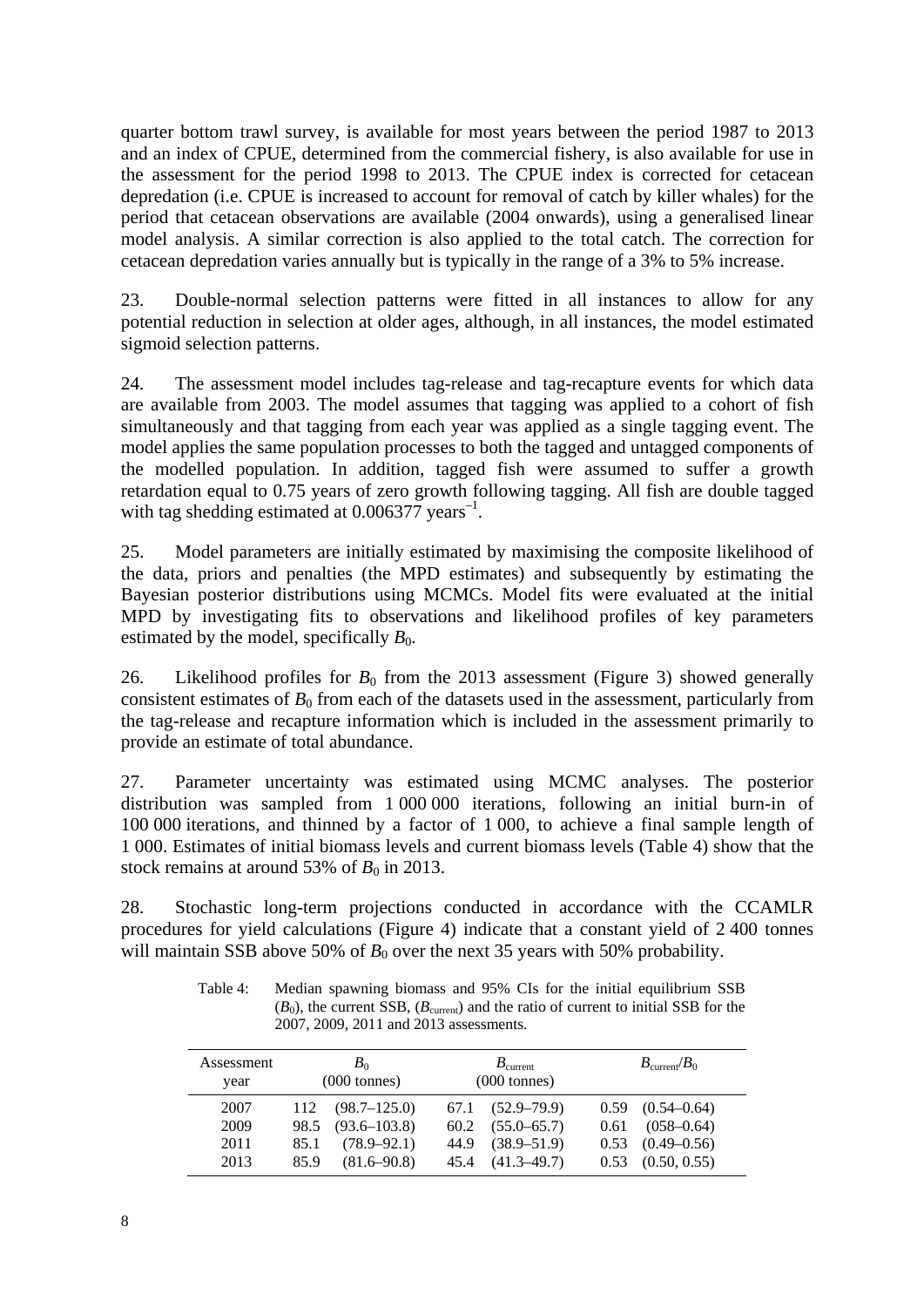

Figure 3: Likelihood profiles for values of  $B_0$ . Negative log likelihood values have been rescaled to have minimum 0 for each dataset. Vertical line indicates the overall MPD estimate of  $B_0$ .



Figure 4: Estimated spawning stock biomass based on a 35-year projection at a constant yield of 2 400 tonnes. Boxes show median and 25th and 75th percentiles. Whiskers extend to the 5th and 95th percentiles.

### **By-catch of fish and invertebrates**

#### **Fish by-catch**

29. Catch limits for by-catch species groups (macrourids, rajids and other species) are defined in CM 41-02. The macrourid by-catch limit is 120 tonnes, and the rajid by-catch limit is also 120 tonnes.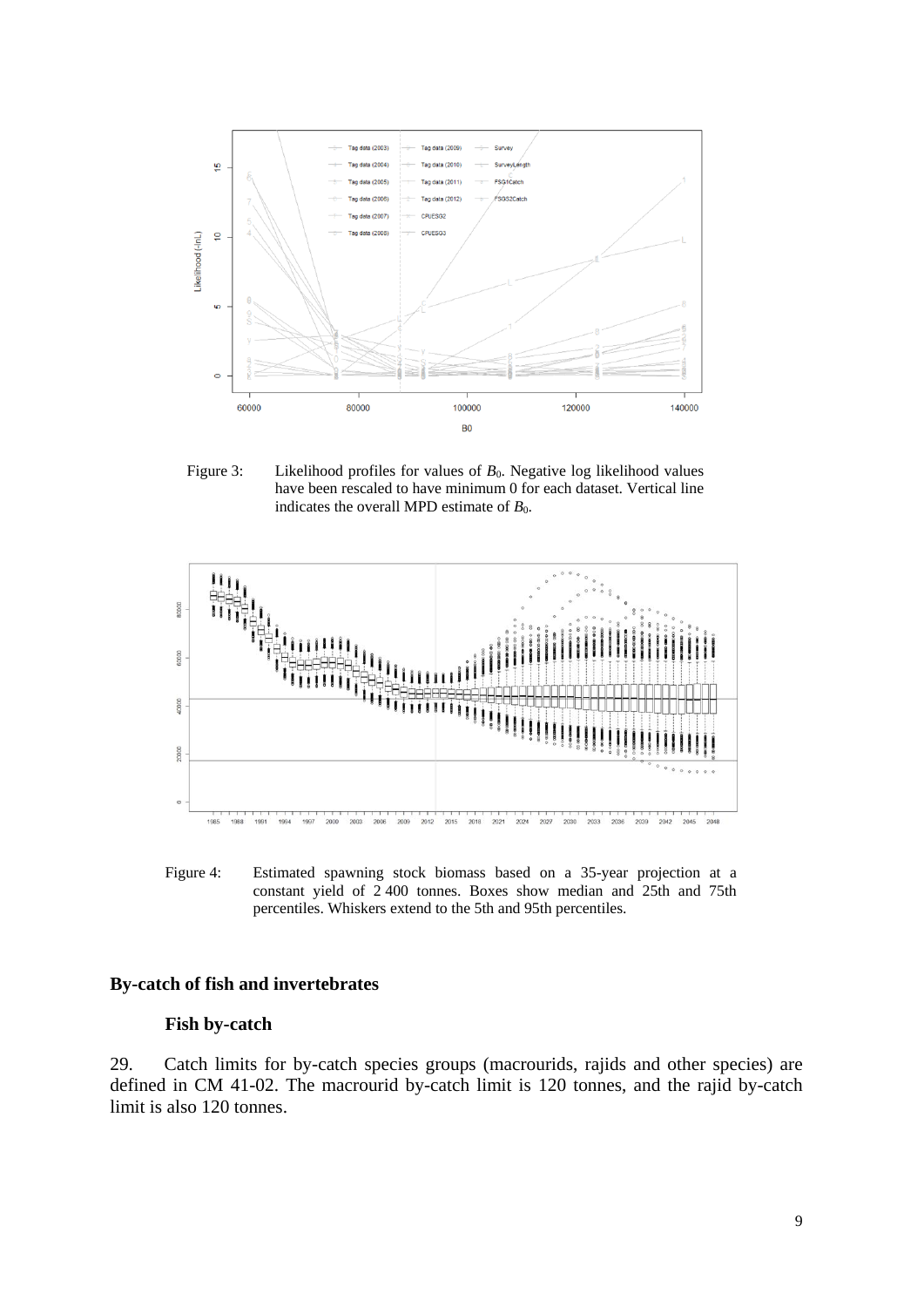30. If the by-catch of skates and rays or macrourids exceeds 1 tonne in any one haul or set, then the fishing vessel must move at least 5 n miles away for a period of at least five days.

31. Catches of by-catch species groups (macrourids, rajids and other species), their respective catch limits, and number of rajids released alive are summarised in Table 5. Both macrourid and rajid catches were well within the catch limits.

|        |                            | CM 41-02 for details). (Source: fine-scale data.) |                            |                               |                    |                            |                               |
|--------|----------------------------|---------------------------------------------------|----------------------------|-------------------------------|--------------------|----------------------------|-------------------------------|
| Season |                            | <b>Macrourids</b>                                 |                            | Rajids                        |                    |                            | Other species                 |
|        | Catch<br>limit<br>(tonnes) | Reported<br>catch<br>(tonnes)                     | Catch<br>limit<br>(tonnes) | Reported<br>catch<br>(tonnes) | Number<br>released | Catch<br>limit<br>(tonnes) | Reported<br>catch<br>(tonnes) |
| 2004   | 221                        | 82                                                | 221                        | 38                            |                    |                            | 10                            |
| 2005   | 152                        | 121                                               | 152                        | 9                             |                    |                            | 19                            |
| 2006   | 177                        | 137                                               | 177                        | 7                             | 21 0 56            |                            | 35                            |
| 2007   | 177                        | 130                                               | 177                        | 4                             | 9 2 6 5            |                            | 26                            |
| 2008   | 196                        | 162                                               | 196                        | 12                            | 19 558             |                            | 36                            |
| 2009   | 196                        | 110                                               | 196                        | 22                            | 23 709             |                            | 33                            |

2010 150 70 150 7 15 810 - 16 2011 150 74 150 4 12 832 - 9 2012 130 54 130 2 13 503 - 9 2013 130 59 130 2 14 005 - 11

Table 5: Catch history for by-catch species (macrourids, rajids and other species), catch limits and number of rajids released alive in Subarea 48.3. Catch limits are for the whole fishery (see

32. A preliminary assessment of rajid populations in Subarea 48.3 using a surplus production model implemented in a Bayesian framework was presented in 2007 (WG-SAM-07/11), at which time it was considered that there were insufficient data to inform the assessment. Nevertheless, these preliminary results suggested that the catch limit in Subarea 48.3 for rajids would be sustainable.

33. A rajid tagging program has been under way since 2006 in Subarea 48.3, the possibility of undertaking a skate assessment will be considered as more data become available.

#### **Incidental mortality of birds and mammals**

#### **Incidental mortality**

34. A single mortality of a white-chinned petrel (*Procellaria aequinoctialis*) was observed in May 2013 (Table 6). The seabird mortality rate was calculated as 0.001 birds/thousand hooks (this figure is calculated from the number of birds killed divided by number of hooks observed) and is extrapolated to give an estimated total of four seabirds for the season.

35. The efficacy of the early-season extension in the *D. eleginoides* fishery in Subarea 48.3 was reviewed in 2013 (WG-FSA-13/32) and found to be successful, in that the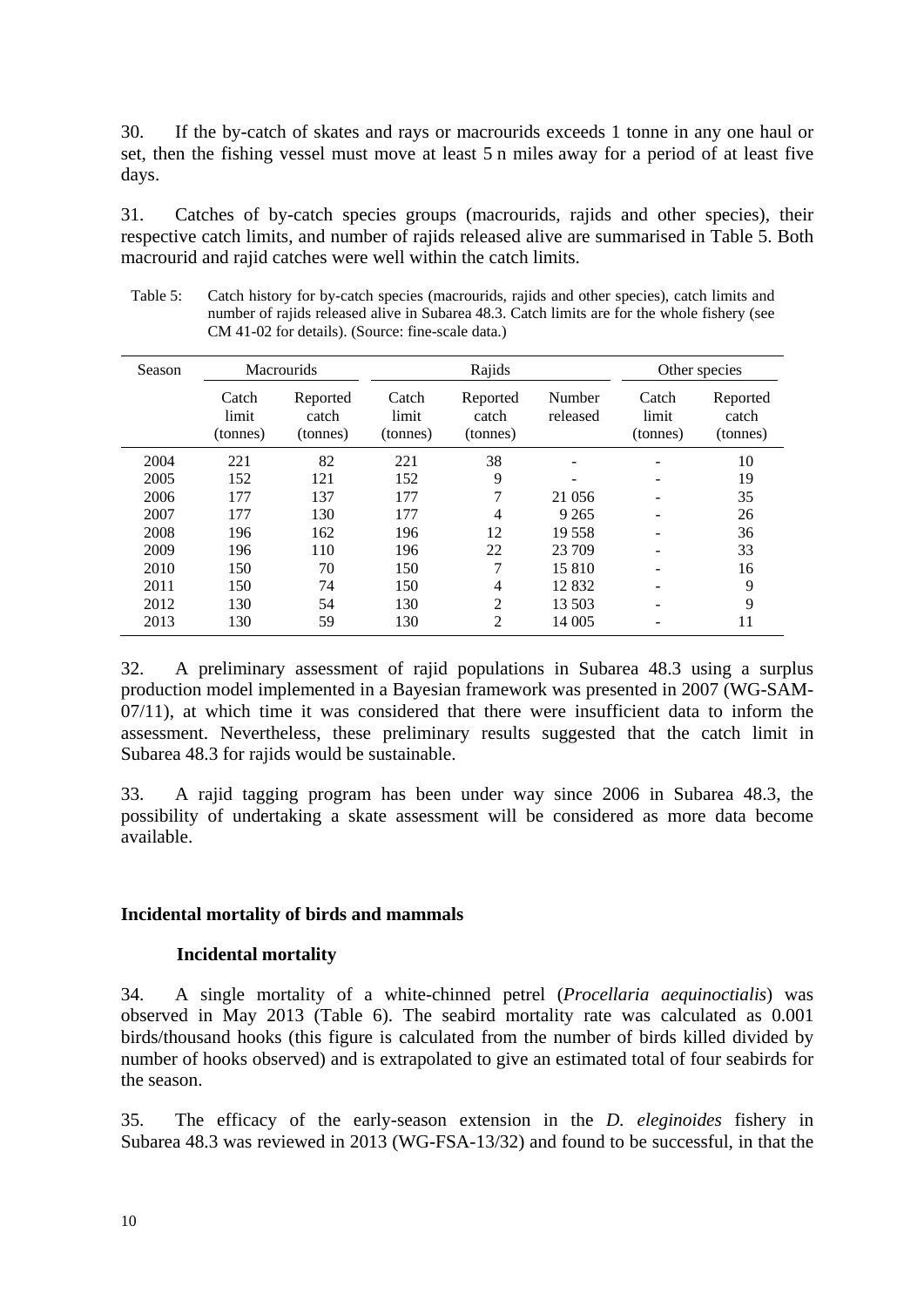extension was not associated with increased seabird mortality. A proposal for two further season extensions and a change to the start date of the main season (to 16 April) was therefore agreed for 2014 and 2015.

36. A summary of the historic seabird mortality by longline in Subarea 48.3 over the past 10 seasons is presented in Table 6. The three most common species injured or killed in the fishery were the southern giant petrel (*Macronectes giganteus*), the black-browed albatross (*Thalassarche melanophrys*) and unidentified *Procellaria* sp. (probably mostly whitechinned petrel).

| Season | giganteus | Macronectes Procellaria spp. | <i>Thalassarche</i><br>melanophris | Other                       |
|--------|-----------|------------------------------|------------------------------------|-----------------------------|
| 2004   | 3         |                              |                                    |                             |
| 2005   | 4         |                              |                                    | $\mathcal{D}_{\mathcal{A}}$ |
| 2006   |           |                              |                                    |                             |
| 2007   |           |                              |                                    |                             |
| 2008   |           |                              |                                    |                             |
| 2009   |           |                              |                                    |                             |
| 2010   |           |                              |                                    |                             |
| 2011   |           |                              |                                    |                             |
| 2012   |           |                              |                                    |                             |
| 2013   |           |                              |                                    |                             |

Table 6: Number of seabirds killed in the longline fishery in Subarea 48.3.

37. There have been no reports of incidental mortalities of marine mammals in 2013. Over the last 10 years, three marine mammal mortalities associated with fishing have occurred in Subarea 48.3.

#### **Mitigation measures**

38. The requirements of CM 25-02 'Minimisation of the incidental mortality of seabirds in the course of longline fishing or longline fishing research in the Convention Area' apply to this fishery. There is an exemption to the requirement for night setting by achieving the sink rates described in CM 24-02 and subject to a seabird by-catch limit.

39. Additional measures, including a vessel catch limit of three seabirds and the requirement for 100% prior compliance with CM 25-02, apply to vessels fishing in seasonextension periods and these are set out in CM 41-02.

40. The risk level of seabirds in this fishery in Subarea 48.3 is category 5 (high) (SC-CAMLR-XXX, Annex 8, paragraph 8.1)

#### **Ecosystem implications and effects**

41. There is no formal evaluation available for this fishery.